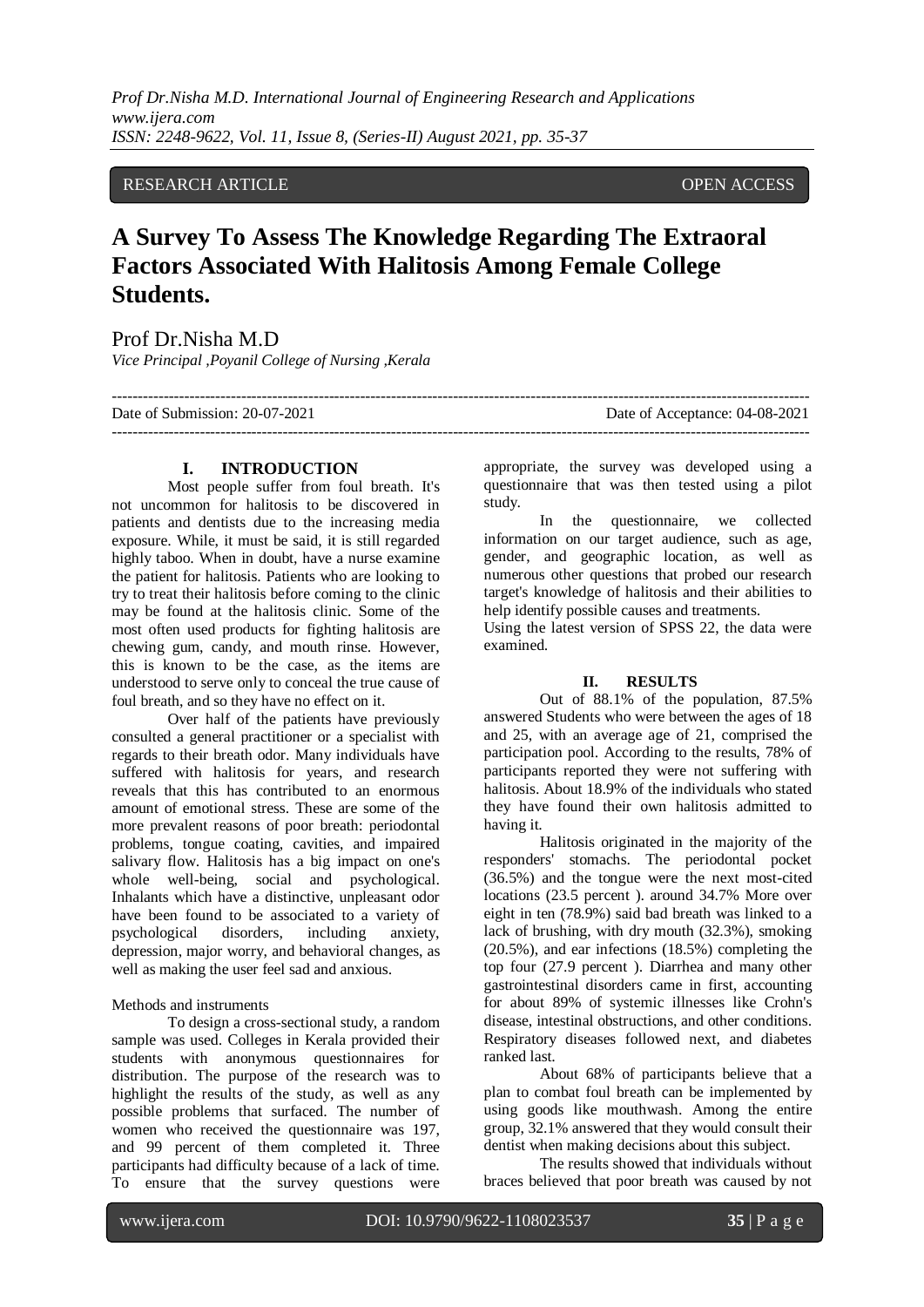*Prof Dr.Nisha M.D. International Journal of Engineering Research and Applications www.ijera.com ISSN: 2248-9622, Vol. 11, Issue 8, (Series-II) August 2021, pp. 35-37*

brushing (a p-value of 0.011) and were more inclined to see a dentist (a p-value of 0.020). Overall, those with SPH had far less to fear in terms of poor breath or dental brushing. There were significant variations between age groups in the sense of bad breath  $(p=0.032)$ , according to a multiple regression analysis. There was a post hoc Tukey test that showed the percentage of individuals that perceived halitosis under the age of 22 was significantly higher than those who were over the age of  $22$  ( $p=0.027$ ). The perception that halitosis starts in the stomach is held by respondents aged 21–23 (at a p value of 0.033) as much as those aged 18–20 (with a p value of 0.072). In the 18- to 20 year-old age group, ENT disease was found to be less frequently the cause of bad breath than those over 22 (p=0.031). People in the 21- to 22-year-old age group were far more likely to reject the method for treating halitosis than were other age groups  $(p=0.004)$ .

#### **III. DISCUSSION**

Bad breath is a problem affecting everyone, from personal relationships to international connections. Periodontal disorders, gastrointestinal problems, and tongue covering are some of the major reasons of foul breath. The difference between these findings could be attributed to age inequalities. While those studying in the health sciences had a larger preference for the tongue as the main source, this may be related to the respondents' understanding of the issue.

According to our study, gastrointestinal disorders apart, there is a paucity of information on extraoral factors, including breath odor, in the medical literature. Other causes of halitosis include chronic sinusitis, upper respiratory tract infections, diabetes, older age, being female, and poorer socioeconomic position. Inability to breathe correctly due to dry mouth could lead to this problem. Further attention should be placed on the usual causes of halitosis, such as ENT and pulmonary disease, metabolic disorders, and some medicines.

Of those who had malodorous breath, only five percent would urge that a friend notify them of it. Society's opinion of halitosis' impact on emotional states may influence people's responses to these issues. Other aspects of this view suggest that specialists who can diagnose and treat this issue have a greater duty of care. They demonstrate how crucial it is to incorporate such discussions in dental training programs.

#### **REFERENCES**

[1]. Quirynen M, Dadamio J, Van den Velde S, De Smit M, Dekeyser C, Van Tornout M, et al. Characteristics of 2000 patients who visited a halitosis clinic. J Clin Periodontol. 2009;36:970–5.

- [2]. Zürcher A, Filippi A. Findings, diagnoses and results of a halitosis clinic over a seven year period. Schweiz Monatsschr Zahnmed. 2012;122:205–16. This is a retrospective study which analyzed data from 465 patients of the Halitosis Clinic at the University of Basel.
- [3]. Quirynen M, Zhao H, van Steenberghe D. Review of the treatment strategies for oral malodour. Clin Oral Investig. 2002;6:1–10
- [4]. Scully C, El-Maaytah M, Porter SR, Greenman J. Breath odor: etiopathogenesis, assessment and management. Eur J Oral Sci. 1997;105:287–93.
- [5]. Goldberg S, Kozlovsky A, Gordon D, Gelernter I, Sintov A, Rosenberg M. Cadaverine as a putative component of oral malodor. J Dent Res. 1994;73:1168–72.
- [6]. McDowell JD, Kassebaum DK. Diagnosing and treating halitosis. J Am Dent Assoc. 1993;124:55–64.
- [7]. Tessier JF, Kulkarni GV. Bad breath: etiology, diagnosis and treatment. Oral Health. 1991;81:19–22. 24.
- [8]. Seemann R, Conceicao MD, Filippi A, Greenman J, Lenton P, Nachnani S, et al. Halitosis management by the general dental practitioner–results of an international consensus workshop. J Breath Res. 2014;8:017101. This article summarizes the results of a consensus workshop of international authorities with the aim of reaching a consensus on general guidelines on how to assess and diagnose patients' breath odor and on the treatment of halitosis.
- [9]. Yaegaki K, Coil JM. Examination, classification, and treatment of halitosis; clinical perspectives. J Can Dent Assoc. 2000;66:257–61.
- [10]. Coil JM, Yaegaki K, Matsuo T, Miyazaki H. Treatment needs (TN) and practical remedies for halitosis. Int Dent J. 2002;52:187–91.
- [11]. Miyazaki H, Arao M, Okamura K, Kawaguchi Y, Toyofuku A, Hoshi K, et al. Tentative classification of halitosis and its treatment needs. Niigata Dent J. 1999;32:7– 11.
- [12]. Krespi YP, Shrime MG, Kacker A. The relationship between oral malodor and volatile sulfur compound-producing bacteria. Otolaryngol Head Neck Surg. 2006;135:671– 6.
- [13]. Apatzidou AD, Bakirtzoglou E, Vouros I, Karagiannis V, Papa A, Konstantinidis A.